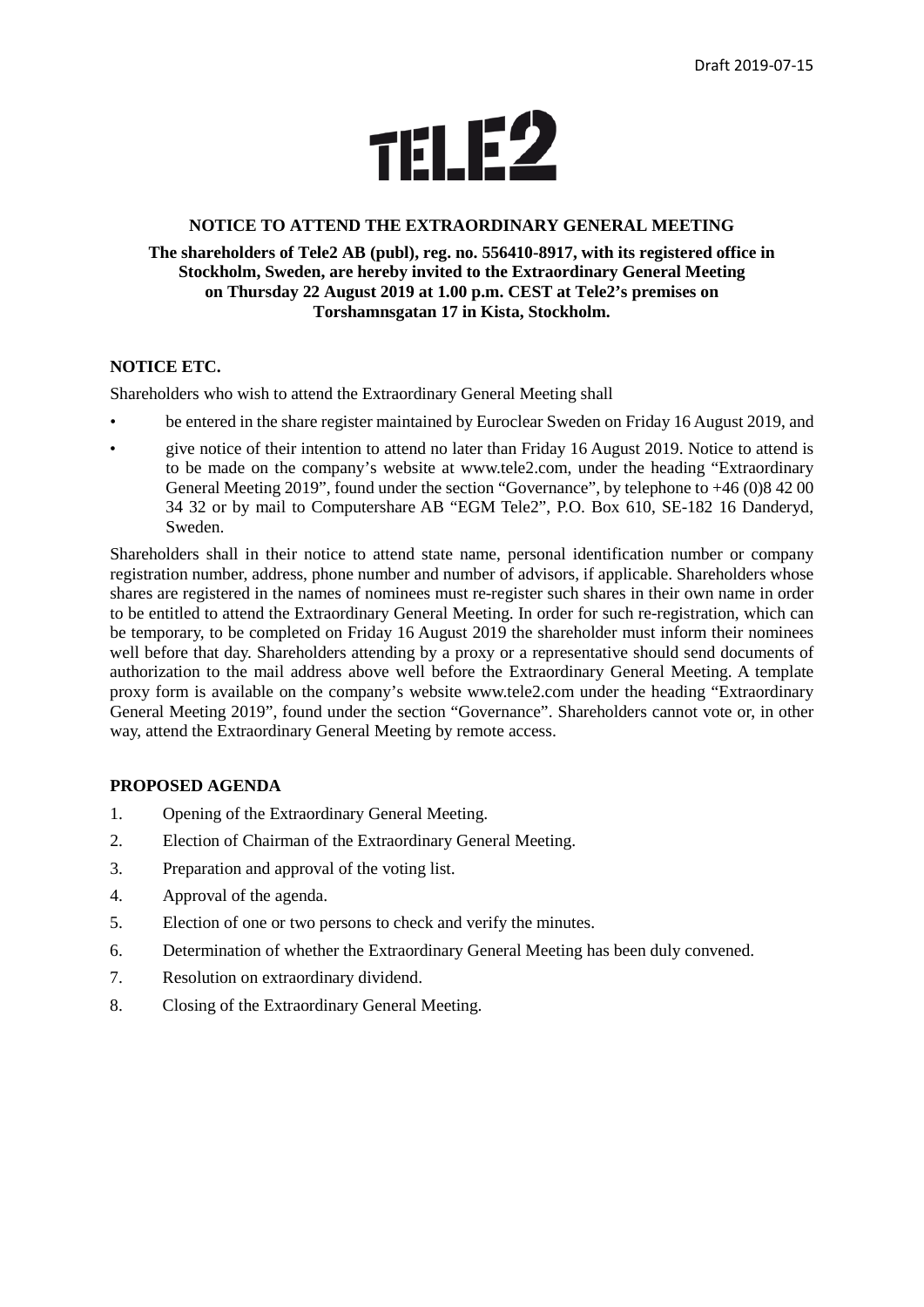# **RESOLUTIONS PROPOSED BY THE BOARD**

## **Dividend (item 7)**

Following the sale of the company's equity share in the joint venture between Tele2 and Kazakhtelecom, and the repayment of Tele2's shareholder loan to the joint venture, and as a consequence of the proceeds received in conjunction with the merger involving Tele2's operations in the Netherlands, the financial position of the company has been strengthened and the Board therefore proposes, in accordance with the company's shareholder remuneration framework, that an extraordinary dividend of SEK 6 (six) per share shall be paid. The record date for the dividend payment shall be on 26 August 2019. If the Extraordinary General Meeting resolves in accordance with the proposal, it is estimated that Euroclear Sweden will execute the payments on 29 August 2019.

The extraordinary dividend proposed by the Board will not affect the payment of the ordinary dividend resolved by the AGM on 6 May 2019, and for which the record date for the second installment is set to 2 October 2019.

The Board's proposed dividend corresponds to a total amount of SEK 4,126,280,856, based on 687,713,476 outstanding shares as of July 17, 2019 (which excludes 2,628,121 shares held by Tele2).

As of 31 December 2018, Tele2's non-restricted equity amounted to approximately SEK 28,874 million. The Annual General Meeting on 6 May 2019 resolved to pay a cash dividend of SEK 4.40 per share, to be paid in two equal instalments. The first instalment was paid on May 13, 2019 and amounted to SEK 1,512,887,706 in total, and the second instalment is expected to be paid on October 7, 2019 and amount to SEK 1,512,969,647.2 in total, based on 687,713,476 outstanding shares as of July 17, 2019 (which excludes 2,628,121 shares held by Tele2). The total dividend resolved by the Annual General Meeting is thus expected to amount to SEK 3,025,857,353.2 which reduce the available non-restricted equity by the same amount. Hence, the available amount for distribution in accordance with Chapter 17, Section 3, Paragraph 1 of the Swedish Companies Act, amounts to approximately SEK 25,848 million. Following the Extraordinary General Meeting's resolution regarding the distribution, the available amount in accordance with Chapter 17, Section 3, Paragraph 1 of the Swedish Companies Act is expected to be reduced by SEK 4,126,280,856 to approximately SEK 21,722 million.

## **MISCELLANEOUS**

#### **Shares and votes**

There are a total number of 690,341,597 shares in Tele2, whereof 22,606,922 Class A shares, 665,835,675 Class B shares and 1,899,000 Class C shares, corresponding to a total of 893,803,895 votes. As at the date on which this notice is disclosed Tele2 holds 729 121 of its own Class B shares and 1,899,000 of its own Class C shares corresponding to 2,628,121 votes which cannot be represented at the Extraordinary General Meeting.

#### **Authorization**

The Board, or the person that the Board will appoint, shall be authorized to make the minor adjustments in the Extraordinary General Meeting's resolutions as may be required in connection with registration at the Swedish Companies Registration Office and Euroclear Sweden.

#### **Documentation**

The reasoned statement of the Board pursuant to Chapter 18 Section 4, and the Board's report and the Auditor's statement pursuant to Chapter 18 Section 6, of the Swedish Companies Act (2005:551) are available at the company's website www.tele2.com under the heading "Extraordinary General Meeting 2019", found under the section "Governance". The annual report, including audit report, is available at the company's website www.tele2.com under the heading "Reports and presentations", found under the section "Investors". All documentation are also available at the company's premises at Torshamnsgatan 17 in Stockholm and will be sent to those shareholders who so request and state their postal address or email address.